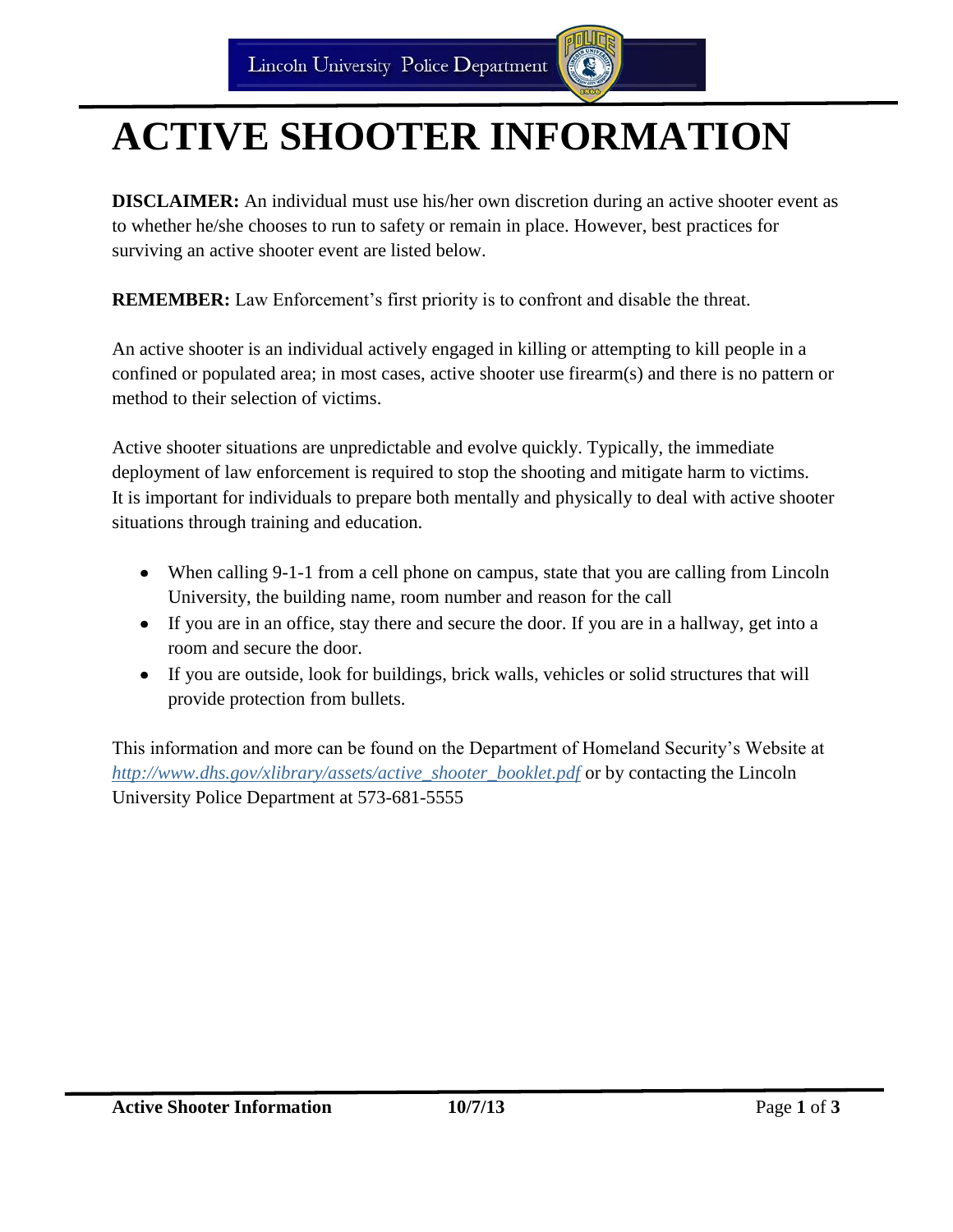# HOW TO RESPOND WHEN AN ACTIVE SHOOTER IS IN YOUR VICINITY

Quickly determine the most reasonable way to protect your own life. Remember that students and visitors are likely to follow the lead of faculty and staff during emergency situations.

#### **1. EVACUATE/(RUN)**

If there is an accessible escape path, attempt to evacuate the premises. Be sure to:

- Have an escape route and plan in mind, evacuate regardless whether others agree to follow or not
- Leave your belongings behind
- Follow the instructions of any police officers

#### **2. HIDEOUT/(HIDE)**

If evacuation is not possible, find a place to hide where the active shooter is less likely to find you.

Your hiding place should:

- Be out of the active shooter's view
- Provide protection if shots are fired in your direction (i.e., an office with a closed and locked door)
- To prevent an active shooter from entering your hiding place:
- Lock the door
- Blockade the door with heavy furniture

If the active shooter is nearby:

- Lock the door
- Silence your cell phone
- Hide behind large items (furniture, cabinets, desks)
- Remain quiet

#### **3. TAKE ACTION AGAINST THE ACTIVE SHOOTER/(FIGHT)**

As a last resort, and only when your life is in imminent danger, attempt to disrupt and/or incapacitate the active shooter by:

- Acting as aggressively as possible against him/her
- Throwing items and improvising weapons
- Yelling
- Committing to your actions